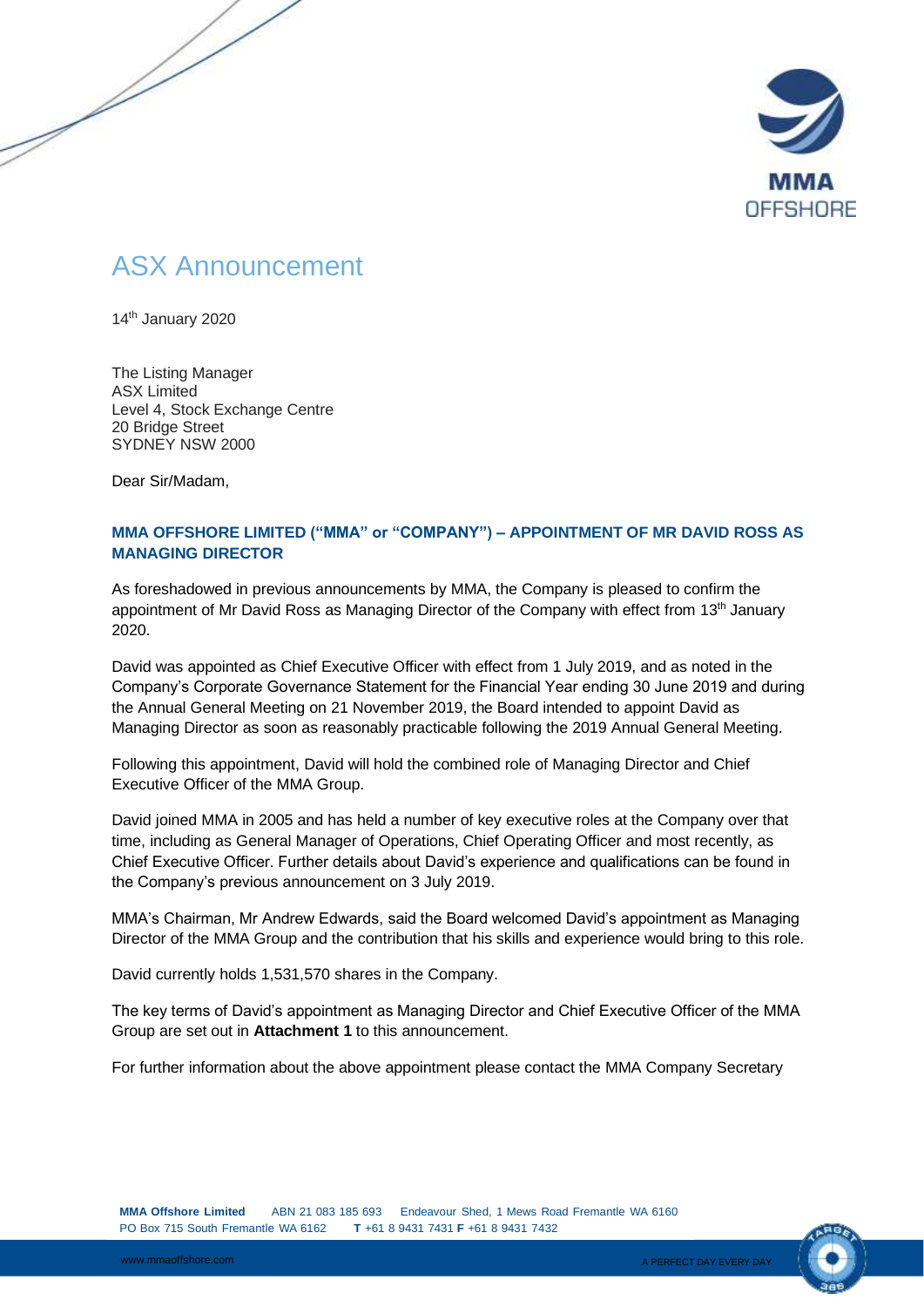

Kind regards,

**MMA OFFSHORE LIMITED** 

**DYLAN ROBERTS** Company Secretary

**MMA Offshore Limited** ABN 21 083 185 693 Endeavour Shed, 1 Mews Road Fremantle WA 6160 PO Box 715 South Fremantle WA 6162 **T** +61 8 9431 7431 **F** +61 8 9431 7432

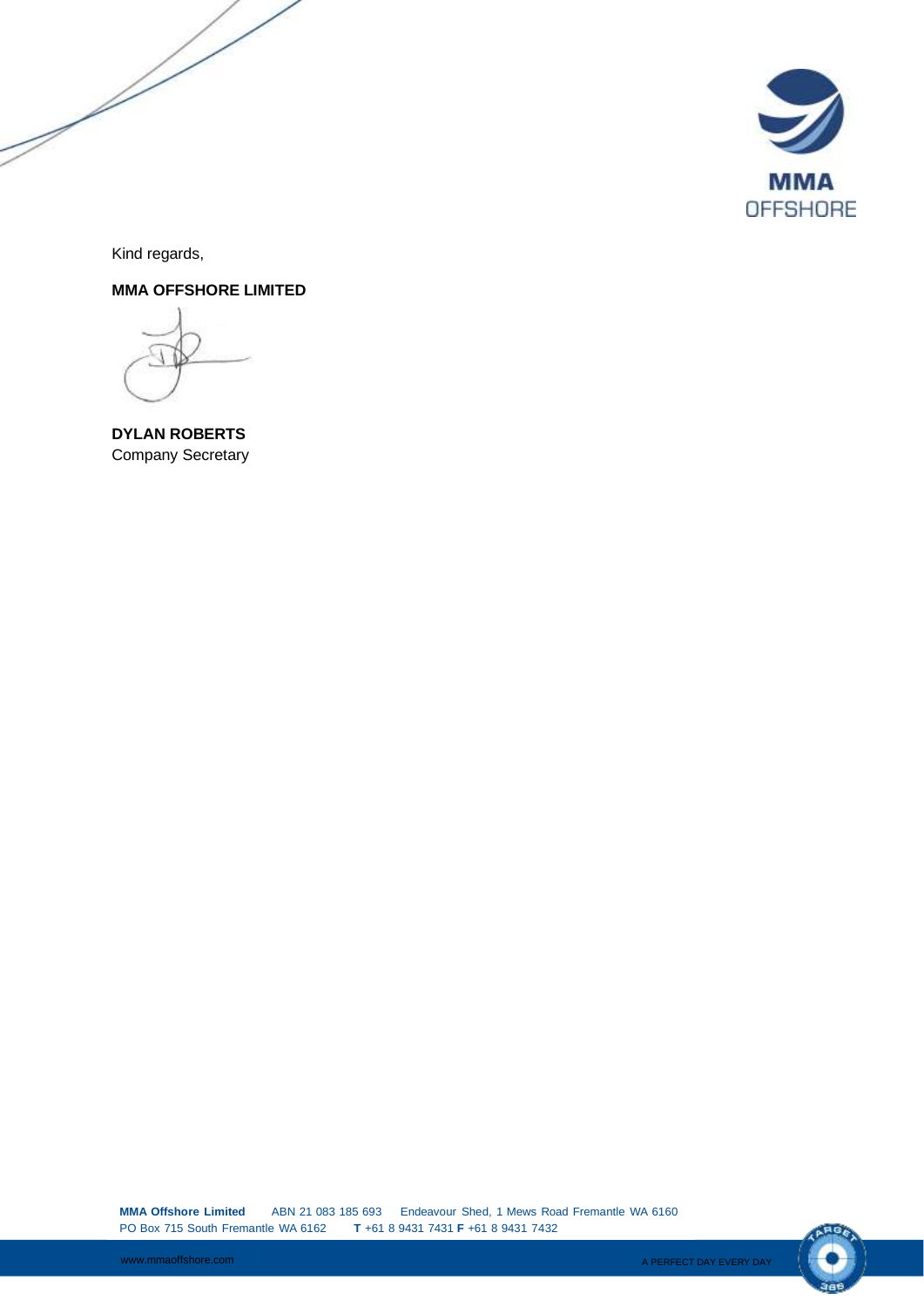

## **Attachment 1**

## **Material Terms of Mr David Ross' Revised Employment Agreement**

| <b>Commencement Date:</b>        | 13 January 2020.                                                                                                                                                                                                                                                                                                                                                                                                                                                                                                                                                                                                                                                                                                                                                                                                                                                                                                                                                                                                                                                                                                                                                                                                                                                                                                                                                                                                                                                                                                                       |
|----------------------------------|----------------------------------------------------------------------------------------------------------------------------------------------------------------------------------------------------------------------------------------------------------------------------------------------------------------------------------------------------------------------------------------------------------------------------------------------------------------------------------------------------------------------------------------------------------------------------------------------------------------------------------------------------------------------------------------------------------------------------------------------------------------------------------------------------------------------------------------------------------------------------------------------------------------------------------------------------------------------------------------------------------------------------------------------------------------------------------------------------------------------------------------------------------------------------------------------------------------------------------------------------------------------------------------------------------------------------------------------------------------------------------------------------------------------------------------------------------------------------------------------------------------------------------------|
| Role:                            | Managing Director and Chief Executive Officer.                                                                                                                                                                                                                                                                                                                                                                                                                                                                                                                                                                                                                                                                                                                                                                                                                                                                                                                                                                                                                                                                                                                                                                                                                                                                                                                                                                                                                                                                                         |
| Term:                            | Until terminated in accordance with the terms of the employment<br>agreement.                                                                                                                                                                                                                                                                                                                                                                                                                                                                                                                                                                                                                                                                                                                                                                                                                                                                                                                                                                                                                                                                                                                                                                                                                                                                                                                                                                                                                                                          |
| <b>Total Fixed Remuneration:</b> | SGD535,985 per annum inclusive of superannuation (unchanged).                                                                                                                                                                                                                                                                                                                                                                                                                                                                                                                                                                                                                                                                                                                                                                                                                                                                                                                                                                                                                                                                                                                                                                                                                                                                                                                                                                                                                                                                          |
| At Risk Incentives:              | <b>Short term Incentives (STI)</b><br>STI participation and terms are at the absolute discretion of the<br>Board.<br>STI's representing up to 50% of fixed remuneration, payable in<br>cash and/or equity.<br>STI's subject to financial, non-financial and behavioural<br>$\bullet$<br>performance conditions to be determined by the Board in its<br>absolute discretion.<br>STI's lapse on cessation of employment.<br>No STI to be granted to the MD/CEO for FY2020.<br>$\bullet$<br><b>Long term incentives (LTI)</b><br>LTI participation and terms are at the absolute discretion of the<br>Board.<br>LTI's representing up to 90% of fixed remuneration, payable in<br>performance rights.<br>LTI's subject to vesting conditions linked to shareholder returns,<br>operational and project-based milestones to be determined by<br>the Board in its absolute discretion.<br>Performance rights are subject to the terms of the Company's<br>$\bullet$<br>Performance Rights Plan (as amended or replaced from time to<br>time).<br>LTI performance rights will be subject to a three (3) year vesting<br>period.<br>Each vested performance right converts into one (1) ordinary,<br>full paid share in the capital of the Company.<br>Unvested performance rights lapse upon cessation of<br>employment (other than in the event of change of control,<br>retirement, redundancy, disability or death - in which case they<br>will vest on a pro-rata basis to the extent that the performance<br>conditions have been met). |
| Post-employment restraint:       | In the offshore maritime industry for 6 months following cessation<br>of employment.                                                                                                                                                                                                                                                                                                                                                                                                                                                                                                                                                                                                                                                                                                                                                                                                                                                                                                                                                                                                                                                                                                                                                                                                                                                                                                                                                                                                                                                   |

**MMA Offshore Limited** ABN 21 083 185 693 Endeavour Shed, 1 Mews Road Fremantle WA 6160 PO Box 715 South Fremantle WA 6162 **T** +61 8 9431 7431 **F** +61 8 9431 7432